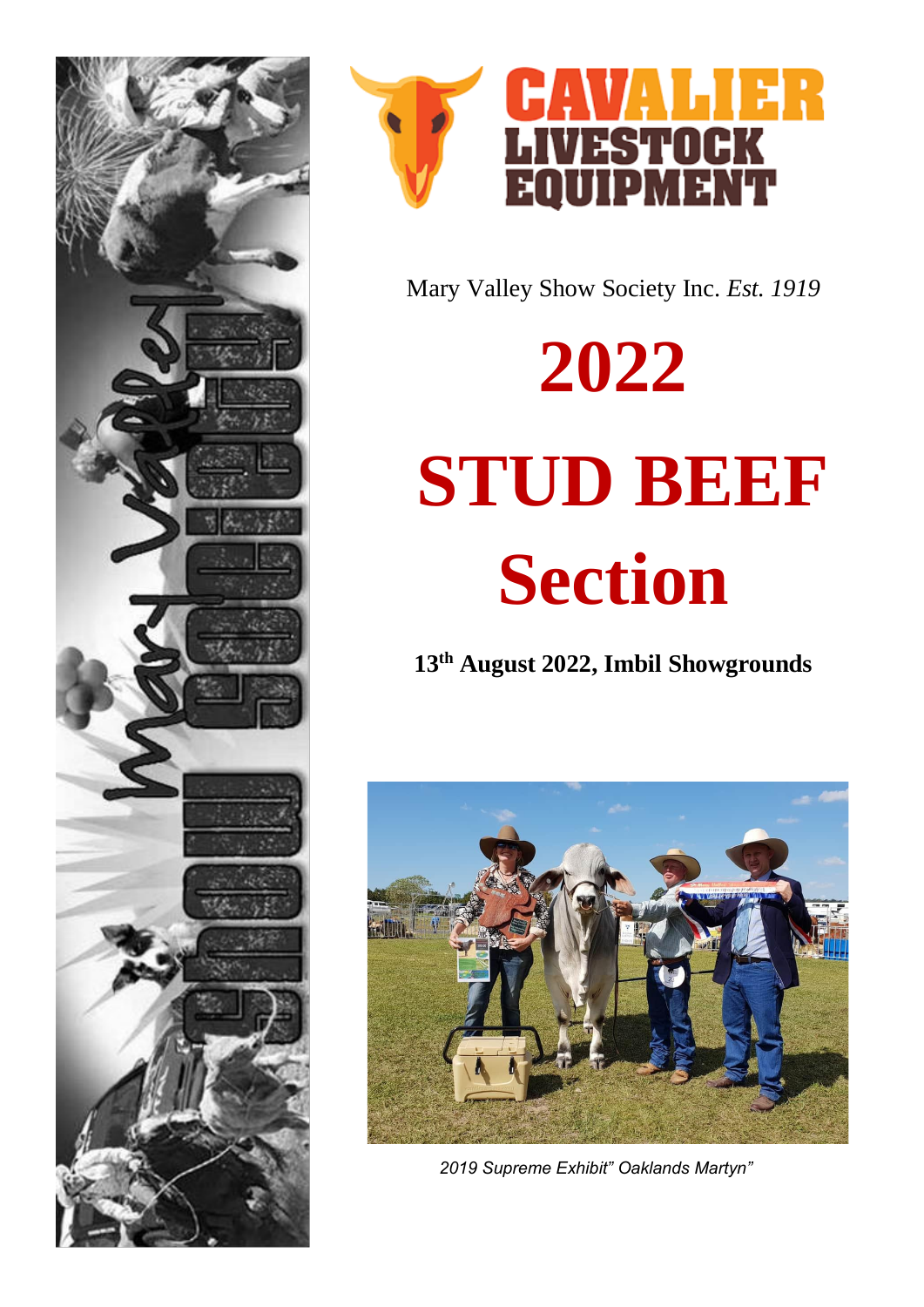# **ALL BREEDS CATTLE SCHEDULE 2022**

*Entries close 6 th August 2022 (Numbers limited)*

*Class Prize Money- 1 st \$15; 2nd \$10, 3rd \$5 ENTRY FEE- \$11.00 inc. GST Per Class (Bedding included)* 

Class 1 - Bull 6 and under 12 months

Class 2 - Bull 12 and under 15 months

Class 3 - Bull 15 and under 18 months

Class 4 - Bull 18 and under 21 months

#### **Junior Champion Bull and Reserve Junior Champion Bull**

Class 5 - Bull 21 and under 26 months Class 6 - Bull 26 and under 36 months

## **Senior Champion Bull and Reserve Senior Champion**

## *Grand Champion Bull*

Class 7 - Female 6 and under 12 months Class 8 - Female 12 and under 15 months Class 9 - Female 15 and under 18 months Class 10 - Female 18 and under 21 months

## **Junior Champion Heifer and Reserve Junior Champion Heifer**

Class 11 - Female 21 and under 26 months Class 12 - Female 26 and under 48 months

## **Senior Champion Cow and Reserve Senior Champion Cow**

## *Grand Champion Female*

# **Supreme exhibit of the show**

## **Group Class**

Class 13 - Exhibitors Group (3 animals consisting of both sexes, owned by the exhibitor, and entered in general class)

## **Led Steer/Heifer Section**

Class 14 - Led Steer or Heifer

## **Junior Section**

Prize money for each age group (Nominate on the day) *Junior Paraders Competition* Under 15 years 15 years to under 25 years

*Junior Judges Competition*

Under 15 years 15 years to under 25 years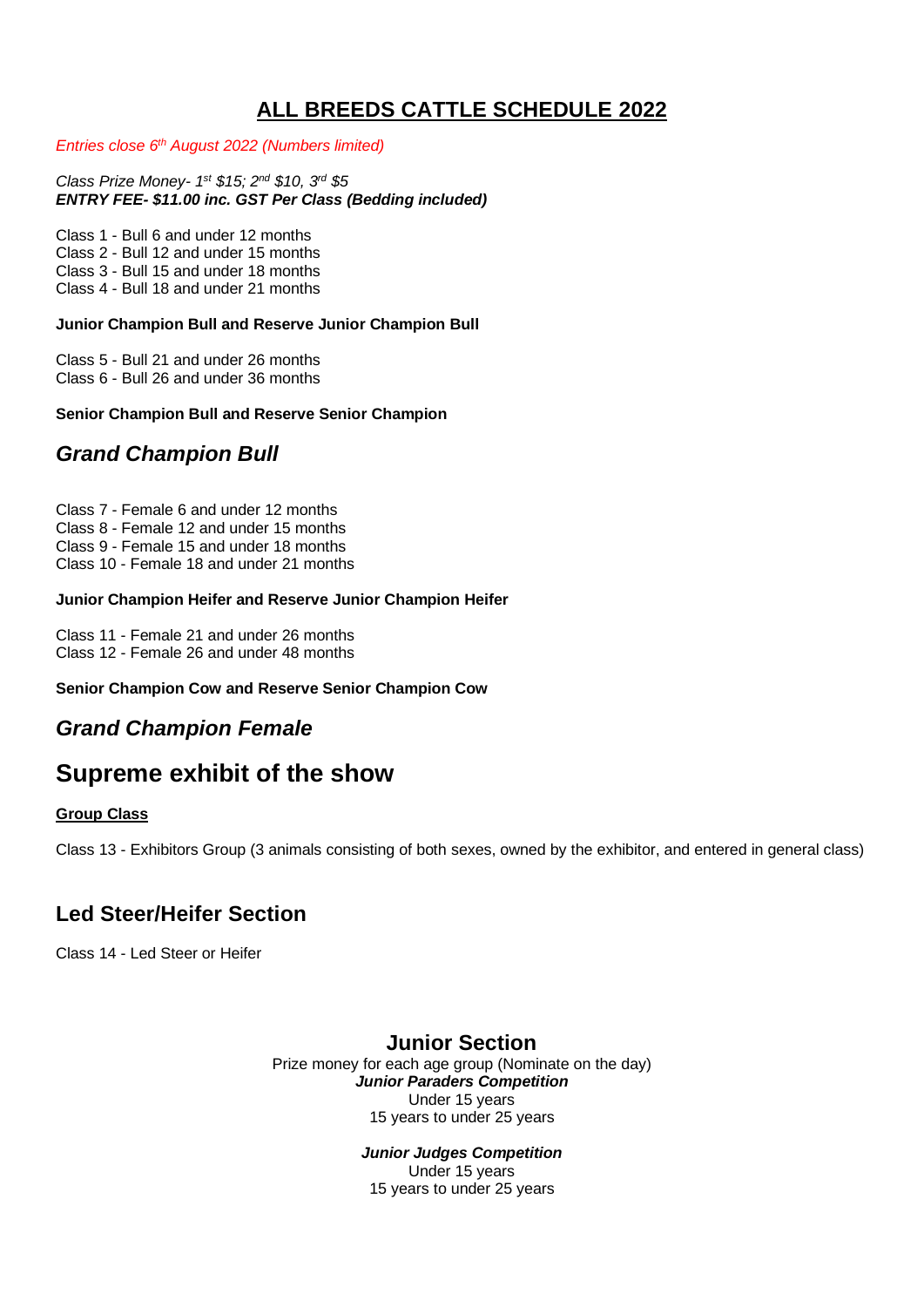## *Other Important Information*

- **Showing will start at 10:00am Saturday**
- Please have cattle nominations entered by the post to the Mary Valley Show Society, PO Box 5, Imbil 4570 or email to [engeman79@hotmail.com](mailto:engeman79@hotmail.com.)
- Please also complete and return the Exhibitors Waiver, Release and Acknowledgement form, or hand in with payment on the day
- Payment for nominations can be made to the Mary Valley Show Society, or can be paid on the day or via direct deposit
- Bedding will be provided by the Mary Valley Show Society
- The age of the cattle will be as of the  $1<sup>st</sup>$  of August, 2022
- Only registered pure-bred cattle in all breeds

For any other information or enquiries, please contact Chief Steward Naomi Cooney on 0427 106 067

# **STUD BEEF – RULES & REGULATIONS**

- Exhibitors must always follow directions given by Stewards
- All show cattle must be tick free to enter the showgrounds. It is the responsibility of the owner or person-incharge of the stock to ensure that the cattle tick requirements (where necessary) have been fulfilled regarding entry treatments. Persons not fulfilling the requirements will be refused entry to the showgrounds.
- All cattle must be accompanied by a valid NVD Waybill and Health Declaration.
- Cattle must not be introduced if they are from a property or herd in which Johne's disease has been known, or suspected, to exist during the five-year period prior to the Show.
- All exhibits to be registered with their respective Breed Society.
- Animals entered in class 1-13 cannot be entered class 14.
- The owner or exhibiter of their respective cattle is responsible for the notification to the NLIS database of the movement of their cattle back to original PIC
- Stud Beef Cattle should not be admitted to the grounds unless thoroughly traceable. Stewards have the right to remove any animal if they deem that animal is a danger to public safety.
- The age of the cattle will be the actual age as of 1<sup>st</sup> August 2022
- Calves 6 to 9 months may compete as an individual or may parade with their dam in any class she may be entered in, but not both.
- All bulls 12 months and over being shown as an individual, **must** be fitted with a nose ring and led with a nose ring and halter.
- All bulls under 12 months of age being shown individually must have nose ring/grip fitted
- All females shown as individuals must have nose ring/grip fitted
- All other cattle must be led with a nose grip/ring and halter.
- All cattle must have a neck strap whilst stalled.
- Any animals not ready to parade on time may be prevented from entering the judging ring at the Stewards discretion.
- Any exhibitors/competitors intending to bring electrical equipment to the Showgrounds will be required to ensure that such equipment is fitted with residual current protection and that all electrical leads, tools and appliances have been inspected by a licensed electrical contractor and currently tagged. All power boards must be tested and tagged.
- Risks identified by exhibitors/competitors will be eliminated or controlled by the exhibitor/competitor and attention will be paid to ensuring public safety and the safety of other exhibitors/competitors.
- Each exhibitor/competitor will assess the risk to themselves, staff, volunteers, family, other exhibitors, show stewards and any person foreseeable affected by the presentation of their exhibit.
- The exhibitors/competitors are required to ensure that they and all persons under their direction or control comply with all requirements of the Workplace Health and Safety Act 1995 and the Society holds each exhibitor responsible to discharge its obligations to provide and maintain a safe place and system of work during occupation by the exhibitor/competitor of any area of the Showgrounds.
- It is forbidden to administer any prohibited drug or cause one to be administered in any way whatsoever. All drugs are to be administered with the permission of the Chief Steward or his deputy and by or under the supervision of the Show Society Veterinary Officer. Failure to follow this instruction may result in being debarred from the event. A prohibited drug is any substance capable of affecting the performance or behaviour of an animal.
- A Show Steward may at any time direct the Society's Veterinary Surgeon to take a sample of blood, saliva or urine from an exhibit for testing.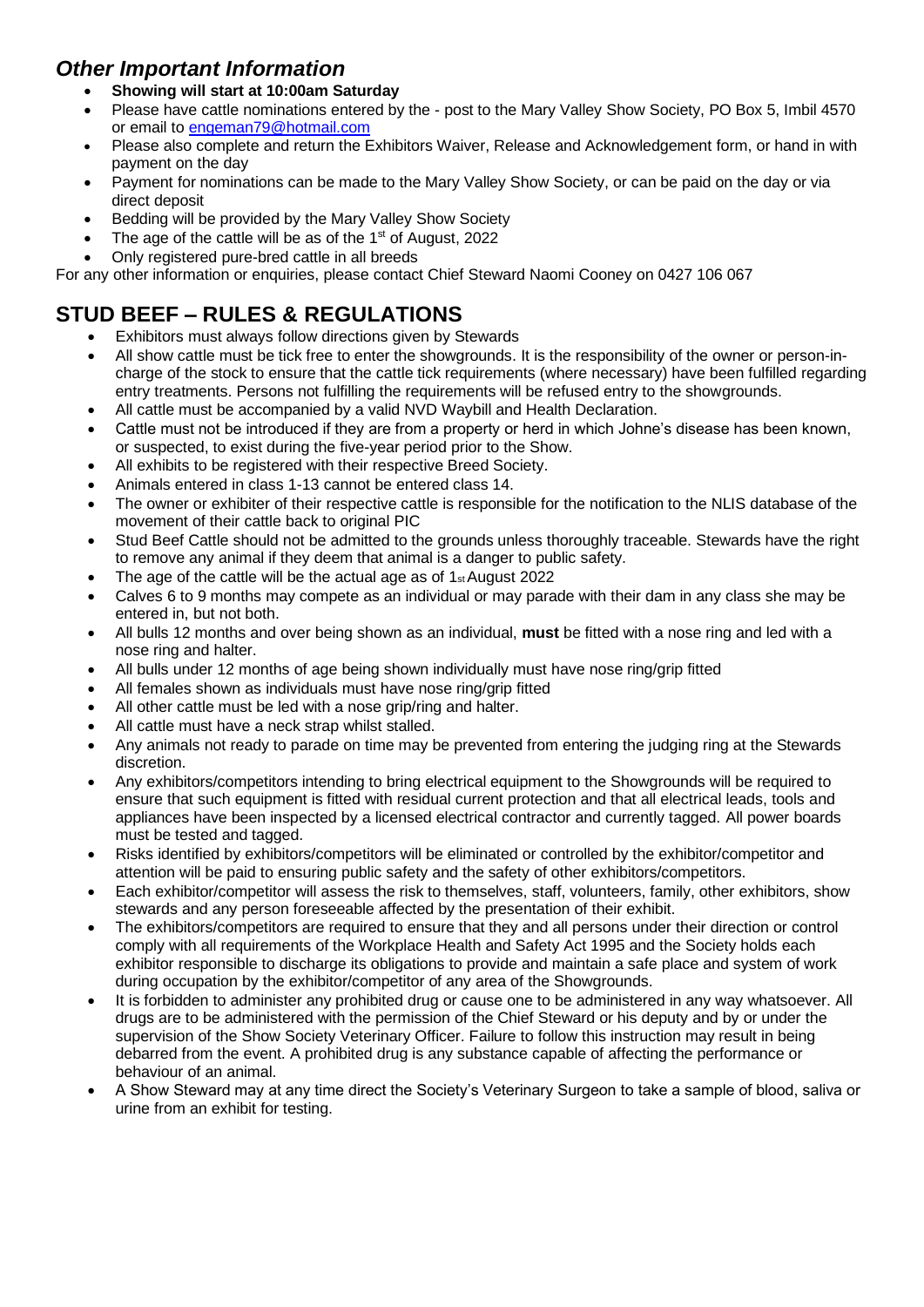#### **MARY VALLEY SHOW SOCIETY** *NAME OF EVENT: Stud Beef Section DATES/DURATION OF EVENT: 13th August 2022*

## *General Exhibitor - Waiver, Release and Acknowledgement Form*

In this Waiver, Release and Acknowledgement Form "the Society" means and includes all affiliated entities; servants or agents of the Society,

all employees of the Society, all members of the Society and all volunteers of the Society and/or all affiliated entities.

#### **By exhibiting in the Show:**

1. I acknowledge that it is a condition of exhibiting in the Show that I do so at my own risk. I accept all risks and release the

Society from all claims, demands and proceedings arising out of or connected with my exhibiting in the Show and indemnify the Society together with any other organisation or person involved in the conduct of the Show against all liability for any injury, loss or damage arising out of or connected with my exhibiting in the Show. This release continues

forever and binds all of heirs, successors, executors, personal representatives and assigns.

2. I acknowledge that it is a condition of exhibiting in the Show that the Society and any person or body directly or indirectly

associated with the Show are absolved from all liability arising for injury or damage to myself or my property howsoever

caused arising out of my exhibiting in the Show.

3. I acknowledge that the Society relies on the information provided by me and state that all such information is accurate and

complete.

4. I acknowledge that I must produce evidence to the Society that I have a current policy of public liability insurance.

| Signature:          | Date:  |
|---------------------|--------|
| Print name in full: | Phone: |
| (Optional)          |        |
| Address:            |        |

## **DECLARATION OF MINORS – UNDER 18 YEARS OF AGE**

If you are under the age of 18 years on the Event Day, your parent or guardian must sign this declaration. I certify that I am the parent/guardian of the state of the state of the state of the state of the state of the

day of the Event and that he/she has trained for and has my consent to participate in the Event. I testify that I have read the above and

acknowledge acceptance of the stated conditions on behalf of the minor specified above.

In consideration of the facilities provided to us, I myself, my executors, administrators and assigns and for the child/children/under age person/s (if applicable) absolutely release and discharge the Show Society and any person directly or

indirectly associated with the Event from all claims, demands and proceedings arising out of or connected with participation in

the Event that I or the child/children/under age person/s may suffer or sustain

| Signature of parent/guardian: |  |
|-------------------------------|--|
| Print name in full:           |  |

I ACKNOWLEDGE THAT I HAVE READ THIS FORM OR THAT IT HAS BEEN EXPLAINED TO ME. I FULLY UNDERSTAND ITS TERMS AND THAT I HAVE GIVEN UP SUBSTANTIAL RIGHTS BY SIGNING IT. I HAVE SIGNED THE DOCUMENTS FREELY AND VOLUNTARILY WITHOUT ANY INDUCEMENT MADE TO ME AND INTEND MY SIGNATURE TO BE A COMPLETE AND UNCONDITIONAL RELEASE OF ALL LIABILITY TO THE GREATEST EXTENT ALLOWED BY LAW.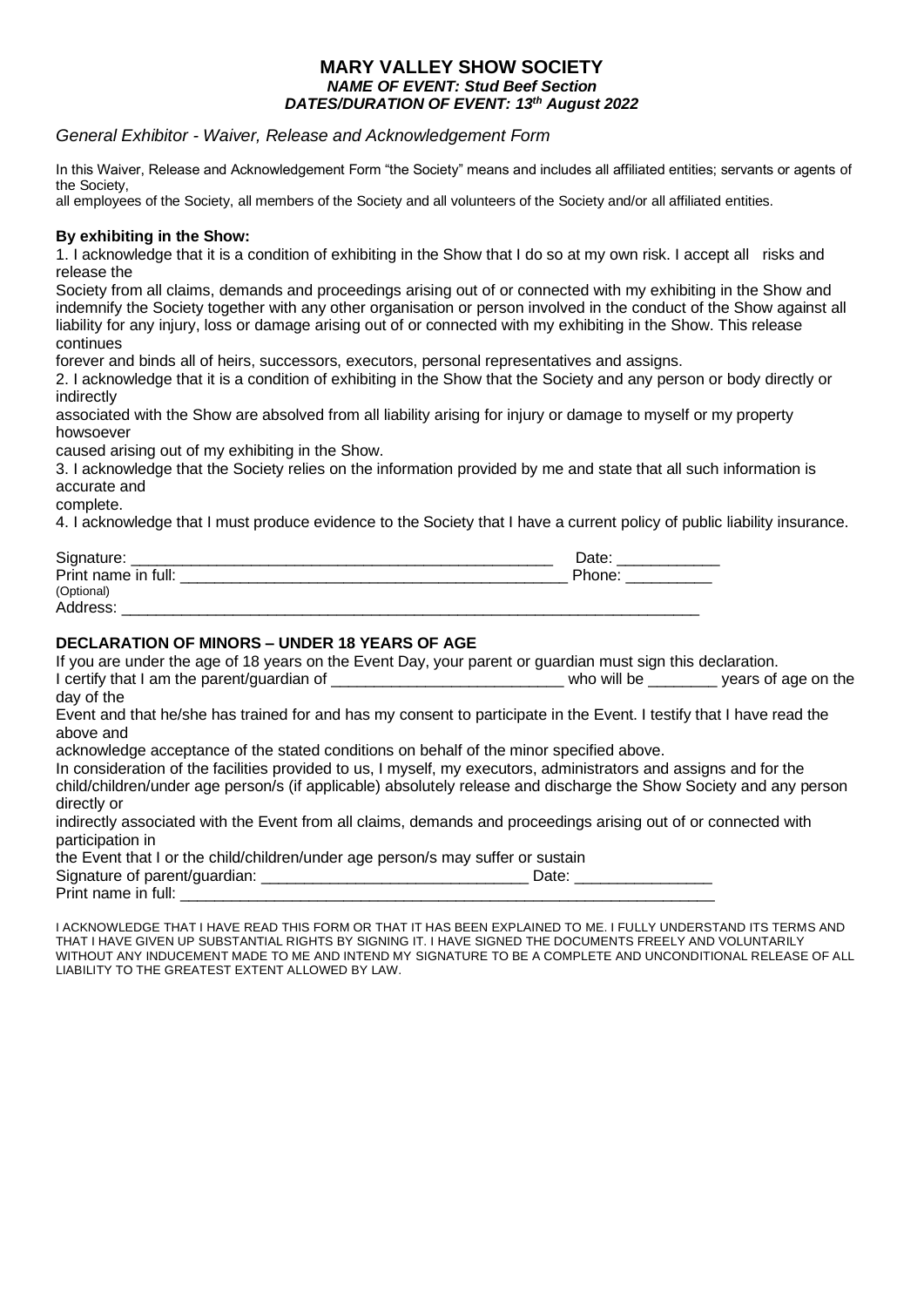# *Mary Valley Show Society Stud Beef Section* **ENTRY FORM**

**Phone 0427106067 Email: engeman79@hotmail.com**

| <b>Class</b><br>No. | <b>Name of Exhibit</b> | <b>Society</b><br>Rego<br>Number | Date of<br><b>Birth</b> | Name of Sire | Name of Dam | Entry<br>Fee |
|---------------------|------------------------|----------------------------------|-------------------------|--------------|-------------|--------------|
|                     |                        |                                  |                         |              |             |              |
|                     |                        |                                  |                         |              |             |              |
|                     |                        |                                  |                         |              |             |              |
|                     |                        |                                  |                         |              |             |              |
|                     |                        |                                  |                         |              |             |              |
|                     |                        |                                  |                         |              |             |              |
|                     |                        |                                  |                         |              |             |              |
|                     |                        |                                  |                         |              |             |              |
|                     |                        |                                  |                         |              |             |              |
|                     |                        |                                  |                         |              |             |              |

**Direct Deposit Details, We will also accept Correct Cash or Cheque on the day if needed.** 

**BSB- 014 585**

**ACC- 354 790 177**

**Mary Valley Show Society** 

*Please use your Name and Beef as a reference***. Please send proof of transfer with entries.**